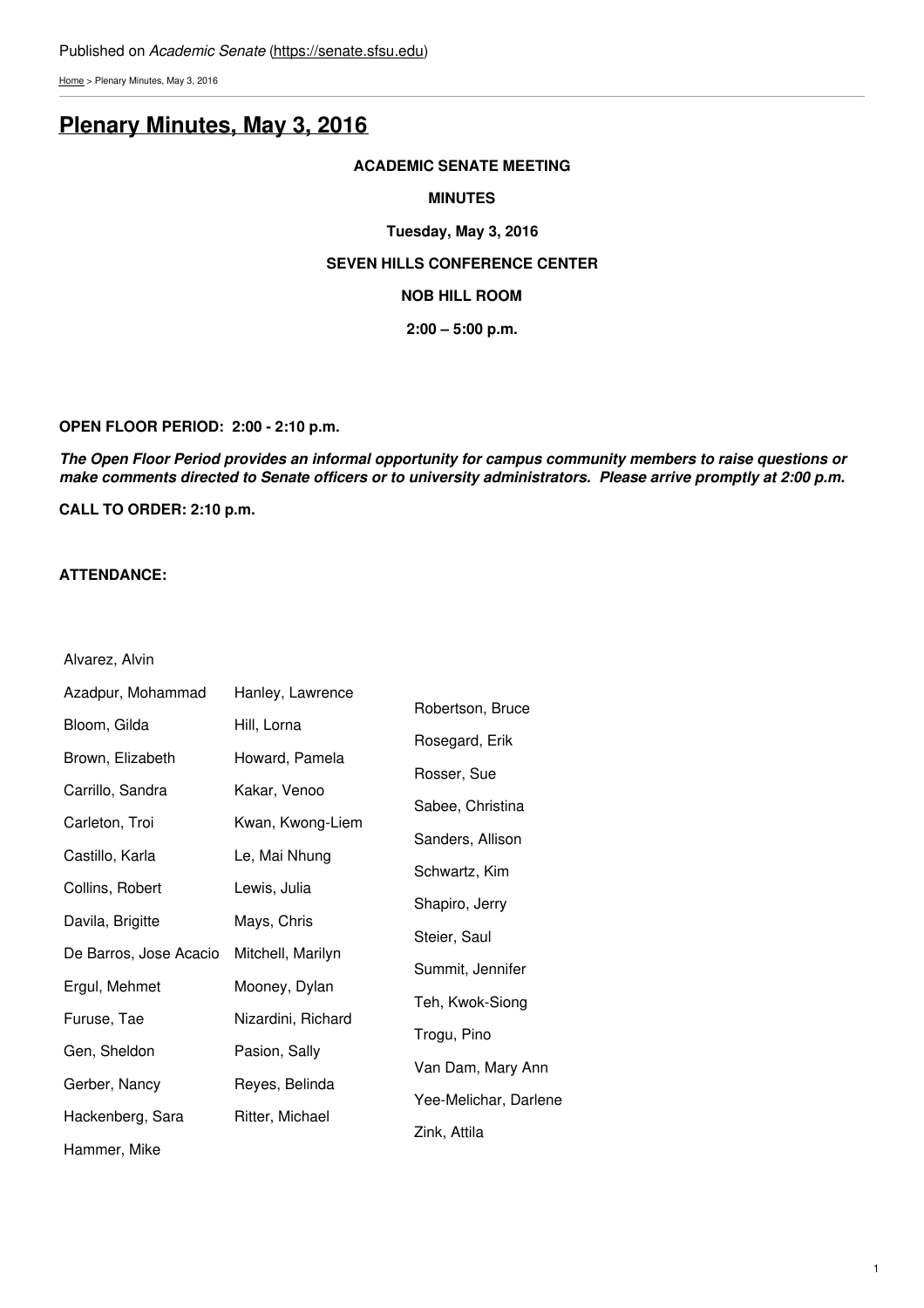**Absences:** Cortez, Ron (exc); Denetclaw, Wilfred (exc); Fontaine, Monica (abs); Fraser, Paulina (abs); Hasheminia, Hamed (abs); Hollis, Tanya (abs); Hoxter, Julian (abs); Lebuhn, Gretchen (exc); Lisy-Wagner, Laura (exc); Toporek, Rebecca (abs); Weinberger, Christopher (exc); Yu, Betty (abs); Wong, Les (exc);

**Visitors:** Genie Stowers, Brian Beatty, Sharly Menon, Dawn-Elisa Fischer, Ann Hallum

# **ANNOUNCEMENTS**

**None.**

# **AGENDA ITEM #1—Approval of the Minutes for April 19, 2016**

**Approved as submitted.**

# **AGENDA ITEM #2—Approval of the Agenda for May 3, 2016**

**Approved as submitted.**

# **AGENDA ITEM #3—Chair's Report**

**Reminder that next week is the final plenary of AY 15-16.**

# **AGENDA ITEM #4—Distinguished Faculty Awards [Time Certain: 2:20]**

- **Dr. Ramesh Bollapragada, Recipient of Distinguished Faculty Award for Professional Development in 14-15: Acknowledgements and presentation of AY 15-16 awards:**
- **Dr. Lucia Volk, LCA, for Teaching, Tenured Faculty**
- **Kenneth Walsh, HSS, for Teaching, Lecturer**
- **Dr. Pam Hunt, GCOE, Professional Development**
- **Dr. Grace Yoo, ETHS, Service**

# **AGENDA ITEM #5—Report from Genie Stowers on 6 th and 7 th cycle review [Time Certain: 2:35]**

**Dr. Genie Stowers, Chair, Academic Program Review Committee for AY 15-16 gave a report. Report is posted on the Senate ILearn.**

# **AGENDA ITEM #6—Report from Jackson Wilson on On-Line Learning [Time Certain: 2:45]**

**Jackson Wilson, Chair of the Online Education Committee gave an annual report about online education at SFSU. Report is posted on the Senate ILearn.**

# **AGENDA ITEM #7—Report from Mary Beth Love on Metro [Time Certain: 2:55]**

- **Dr. Mary Beth Love and Rama Cassed, Director of Student Affairs gave a report on the Metro Academy program at SFSU. Report is posted on the Senate ILearn.**
- **Questions from the floor taken.**

**AGENDA ITEM #8— Recommendation from the Academic Policies Committee: Proposed revisions to the Athletic Advisory Board policy (***first reading***)**

**Senator Hammer moved the item. Speaks to item.**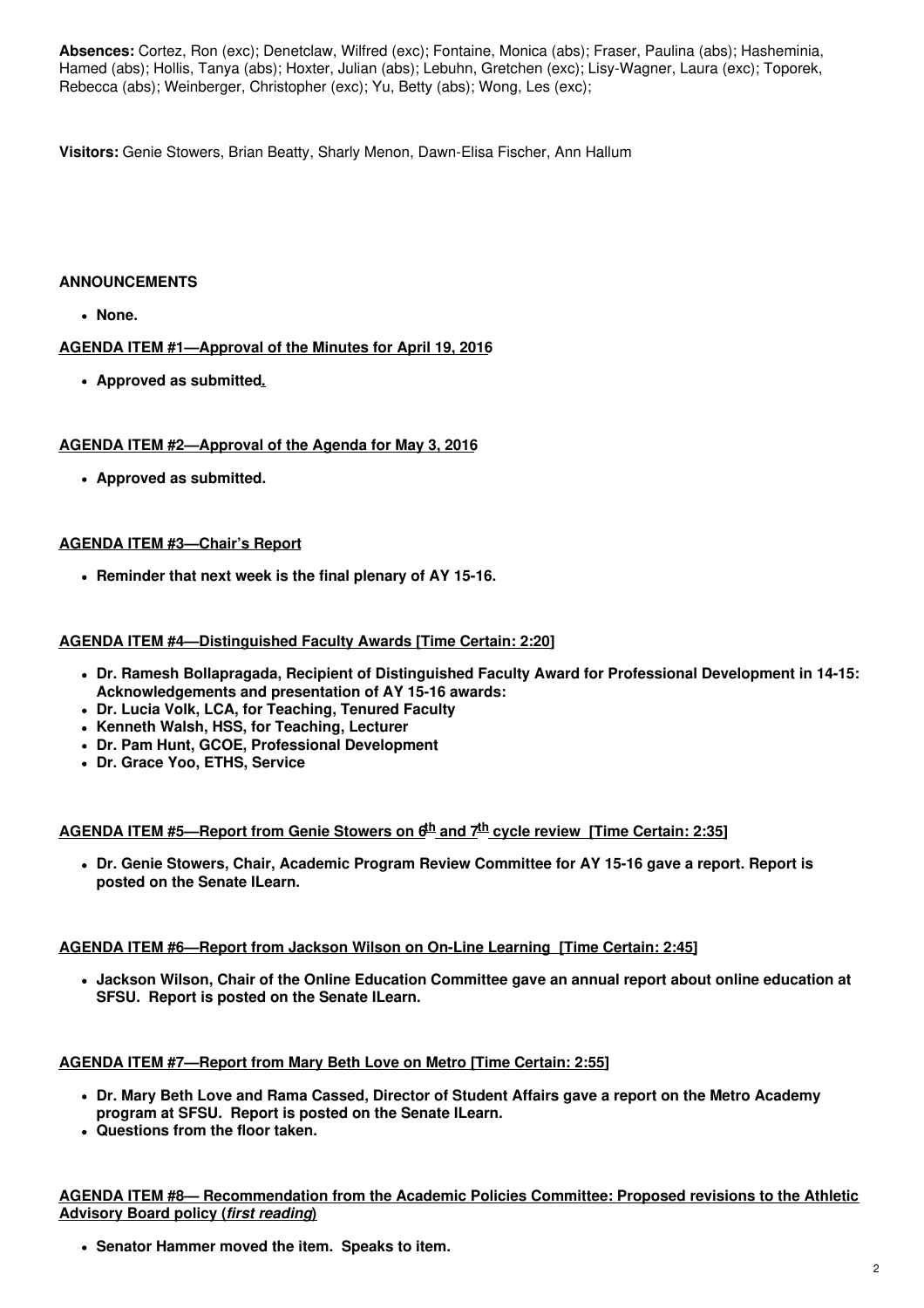- **Senator Collins: Moved to second reading. Motion passes.**
- **Vote on Proposed revisions to the Athletic Advisory Board policy. Passed.**

**AGENDA ITEM #9—Recommendation from Faculty Affairs Committee: Proposed revisions to the Retention, Tenure and Promotion policy (***first reading***)**

- **Senator Trogu moved the item. Speaks to the item.**
- **Senator Robertson: have the things that were wrong been corrected in this policy?**
- **Senator Trogu: Yes: has been corrected in lines 596-602 and in lines 56-59.**
- **Senator Gen: Need to define "department" to include other units?**
- **Senator Hanley: Lines 127-139 have been clarified.**
- **Senator Trogu: Question of defining department and deans is a good question but not relevant to this discussion.**
- **Senator Lewis: Moved to second reading. Motion passes.**
- **Vote on the proposed revisions to the Retention, Tenure and Promotion policy. Passed.**

**AGENDA ITEM #10—Recommendation from the Student Affairs Committee: Proposed Short Term Loan Program policy (***first reading***)**

- **Senator Schwartz moved item. Speaks to the item.**
- **Senator Ritter: Moved to second reading. Motion passes.**
- **Vote on the proposed Short Term Loan Program policy. Passed.**

**AGENDA ITEM #11 — Recommendation from Student Affairs Committee: Proposed rescinding of the Emergency Loan Policy (***consent item***)**

**No objections. Policy is rescinded.**

**AGENDA ITEM #12— Recommendation from the Academic Policies Committee: Proposed On-Line Education Resolution (***first reading***)**

- **Senator Hammer moved item. Speaks to item.**
- **Senator Hackenberg: Moved to second reading. Motion passes.**
- **Vote on proposed on-line education resolution. Passed.**

**AGENDA ITEM #13— Recommendation from the Academic Policies Committee: Proposed revisions to the Written English Proficiency policy (***first reading***)**

- **Senator Hammer moved item. Speaks to item.**
- **Senator Yee-Melichar: Concern that this conflicts with statewide policy change.**
- **Senator Summit: Chancellor's office reversed itself. Minimum grade is now a C minus.**
- **Senator Passion: 9 Biology GWAR courses have minimum grade of C; changing to C minus would improve path to graduation.**
- **Senator Steier: Concern about the eroding of quality if minimum grade is lowered to C minus.**
- **Senator Passion: In the Biology department all other courses have a minimum grade of C minus.**
- **Guest GWAR Director Juliana Hamilton: over 90% of students in GWAR are getting a C or better.**
- **Senator Rosegard: Moved to second reading. Motion passes.**
- **Vote on the proposed revisions to the Written English proficiency policy. Passed.**

**AGENDA ITEM #14— Recommendation from Curriculum Review and Approval Committee: Proposed revision to the Communicative Disorders curriculum (***first reading***)**

- **Senator Rosegard moved the item. Speaks to the item.**
- **Senator Lewis: Moved to second reading. Motion passes.**
- **Vote on the proposed revision to the Communicative Disorders curriculum. Passed.**